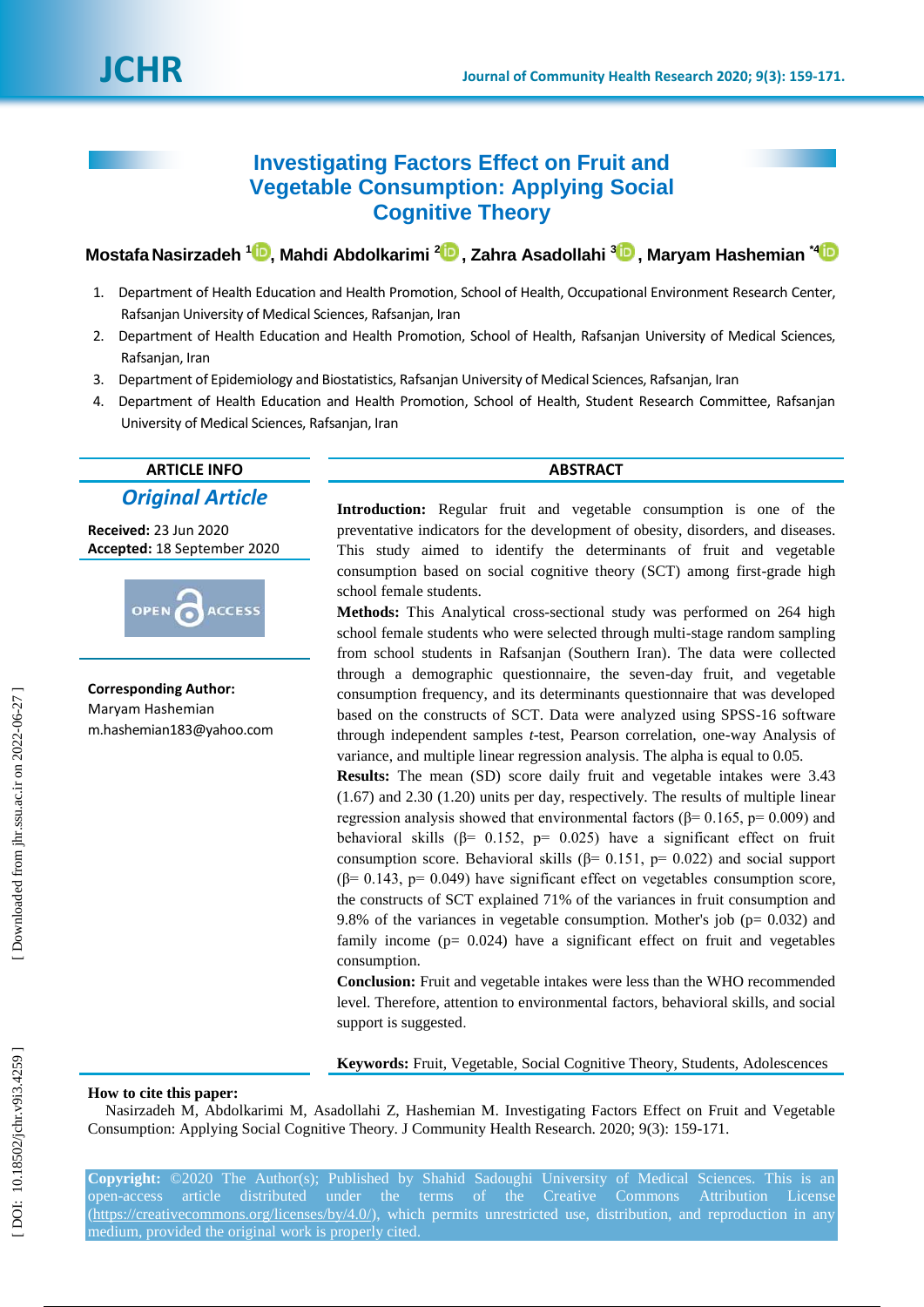#### **Introduction**

Fruit and vegetable consumption are among the key components of healthy nutrition and important factors in the prevention of chronic diseases, especially cardiovascular diseases and some cancers (1). According to nutritional recommendations, children and adolescents like adults should consume 5 units (400g) of fruit and vegetables per day ( 2 ), and one of the main goals of WHO in school health programs is to have children eat at least 400 g of fruits and vegetables per day. Research shows that 74.1% of American children and adolescents aged 6-11 years do not eat enough fruits and 83.8% do not eat enough vegetables ( 3 ). Besides, less than 1% of Australian children consume these food groups in sufficient quantities (4). A study conducted by Abbasian et al. showed that the average unit s of fruit and vegetable consumption in the female adolescents in Tehran were 2 . 6 and 2.6, respectively. The corresponding value for female children in Hamadan in a study by Moini et al. was reported 3.4 units a day, which was lower than the standards and at an unfavorable situation (5-6).

F ruit and vegetable consumption have a significant impact on the quality of life of people. Research has shown that regular fruit and vegetable consumption reduces and prevents mental disorders such as depression  $(7-9)$ , chronic diseases such as cardiovascular disease, hypertension, some cancers, type -II diabetes , and obesity ( 1 0 ). According to the WHO reports, the consumption of sufficient amounts of fruits and vegetables saves annually more than 1.7 million people from death in the world. The inappropriate consumption of fruit and vegetable is responsible for about 14% of the deaths due to gastrointestinal cancers, 11% of deaths from ischemic heart diseases, and nearly 9% of all deaths worldwide (1).

Among the main behavioral and non -behavioral determinants of fruit and vegetable consumption are the social status, preferences, fruit and vegetable consumption by parents, teachers , and peers, availability of fruits and vegetables, social support, parental encouragement, the environment for serving foods, exposure to new foods, frequent

opportunities for testing foods, and behavioral abilities including knowledge and skills (2-3).

According to the WHO, regular fruit and vegetable consumption along with adequate physical activity are two important indicators determining and preventing the development of obesity, disorders , and diseases, but are themselves influenced by individual, behavioral and environmental determinants (1 1 ).

Bandura's (1963) social cognitive theory (SCT) describes human behavior as a triangular causality, whose three vertexes are behavior, environmental factors, and cognitive factors ( 1 2 ). The constructs of this theory are knowledge, outcome expectations, outcome values, observational learning, environment, and self-efficacy, selfefficacy in overcoming barriers, self-control, and emotional adjustment (13).

This theory applies to predict and express health behaviors, especially in children and adolescents , and suggests ways to change behavior and can be a guide to behavioral determinants (14-15). In Rakhshanderu's study, observational learning [family modeling] was found to be the strongest predictor of behavior (16). In another study, Mirkarimi et al. found that the constructs of environmental factors and outcome expectations have an important role in predicting fruit and vegetable consumption ( 1 7 ). In the study conducted by Heshmati et al., The most important perceived barriers were the high price of fruits and the lack of training by teachers and instructors ( 1 8 ) .

Undoubtedly, adolescents constitute one of the most important and most sensitive age groups of any society whose health is considered an important basis for the health of the community (19). On the other hand, many behavioral patterns in adults, especially their food habits, are formed during childhood and adolescence, and they are less modifiable in the next life periods ( 2 0 ). The present study aims to identify the determinants of fruit and vegetable consumption based on social cognitive theory among first -grade high school female students in Rafsanjan. The findings and insights of this study can be used by relevant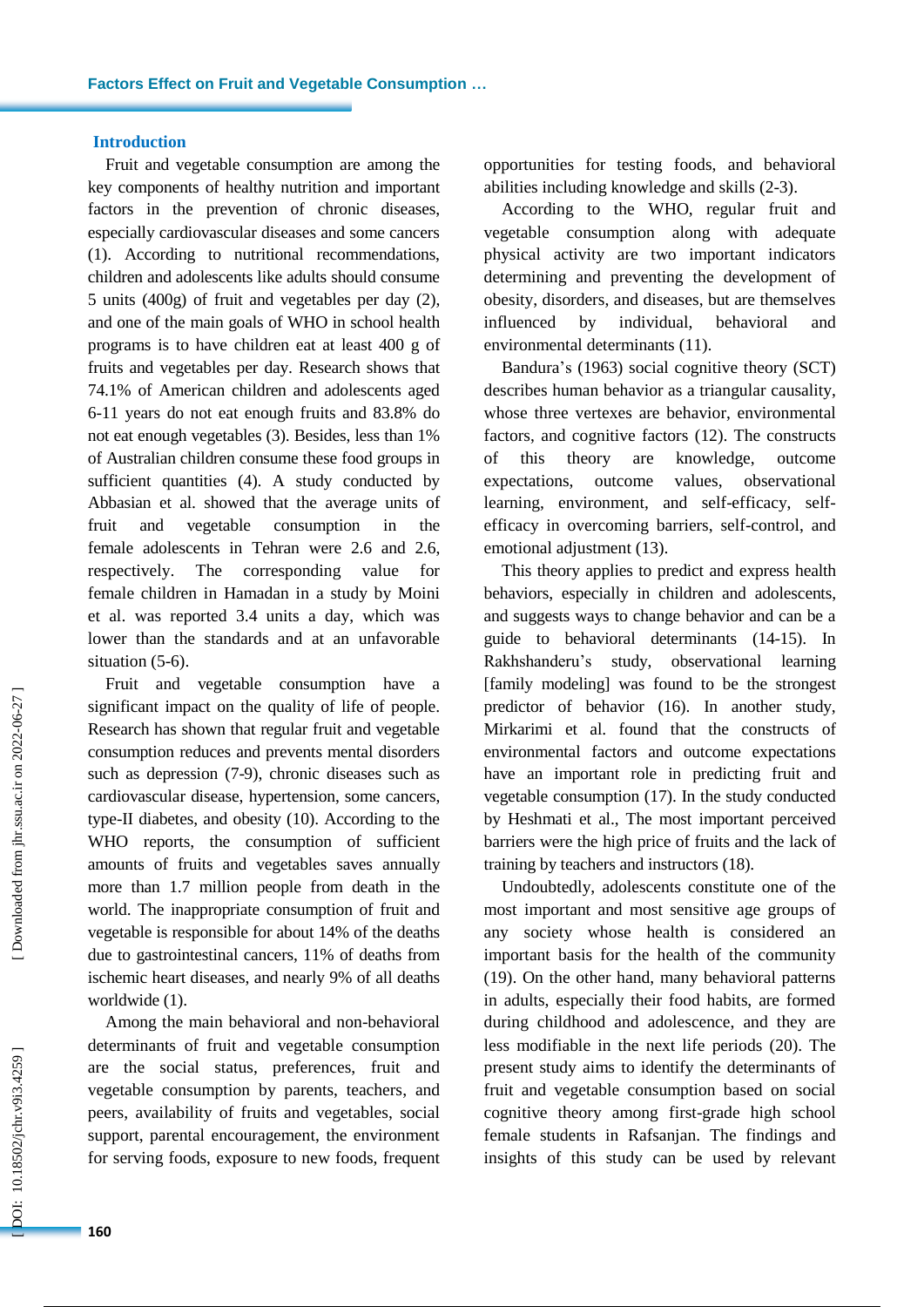authorities to adopt and implement appropriate interventions and measures to improve the health of students.

#### **Methods**

The target population in this analytical -cross sectional study included female adolescent students in Rafsanjan (southern Iran ) in 2018 -19. The research sample consisted of high school female students ( $7<sup>th</sup>$  to  $9<sup>th</sup>$  educational grade) who were selected by 2 stage s sampling from high schools in Rafsanjan. At the first stage , the list of public girls' high schools was taken from the Department of Education. Since the city of Rafsanjan has no zoning in terms of the municipality, 4 schools were selected at random out of 18. In the second stage, after visiting the schools, the list of classes was received. The choice of classes in each grade level was also random, so that in each school, one class from each grade level was randomly selected.

The sample size was determined through statistical formula equal to 280 students based on the Najimi et al study  $(20)$ 2

$$
[(n = \frac{z_{1-\frac{\alpha}{2}}^2}{d^2}, \alpha = 0.05 \rightarrow Z_{1-\frac{\alpha}{2}} = 1.96, S^2 = 0.85,
$$

d= 0.1) ]. In the study by Najimi et al., the average and standard deviation of fruit consumption in students was  $2.62 \pm 0.85$ .

After approving the research project at the Research Council of Rafsanjan University of Medical Sciences and obtaining a reference letter and code of ethics and making arrangements with the Education Department of Rafsanjan, the researcher collected the information based on a written permit. To this end, the researcher attended the selected classes, stated the research objectives, insured the students about the anonymity of the questionnaires and confidentiality of the data, and distributed the questionnaires among the respondents. During the time of completion of the

questionnaire s, the researcher was present in the classroom, monitored the manner of completing the questionnaires , and responded to the questions asked by the respondents to eliminate any possible ambiguity and make clarifications.

The data were collected through a demographic questionnaire, the seven -day fruit , and vegetable consumption frequency, and the fruit and vegetable consumption determinants questionnaire that was developed based on the constructs of cognitive social theory. The respondents were asked to answer the items in the questionnaire in the form of a selfreport. The respondents who met the criteria for entering the study were students aged 13 to 16 years old, with no history of diseases that did not allow the use of a routine diet based on the food pyramid, such as diabetes, having no mental illness, and being interested in participating in the study . The exclusion criteria included not answering 20% or more questions in the questionnaires or a reporting fruit and vegetable consumption of more than 3 standard deviations. Accordingly, 32 types of winter fruits and vegetables (available in the market ) with specified units for each fruit were determined and the respondents were asked to rate the frequency of using them based on a six-point scale ranging from six times a day to never. The fruit and vegetables consumption frequency questionnaire and its determinants based on the SCT were developed based on Rakhshanderu's study ( 1 6 ), where the content validity of the questionnaire was reported as equal 0.98 and its reliability was 0.93. Finally, upon completing the questioners, the consumed units of fruit s and vegetables were separately calculated per day. The third part of the questionnaire measured the consumptio n of fruits and vegetables based on the constructs of social cognitive theory, which was also derived from Rakhshanderu's study ( 1 6 ). This part included 8 dimensions, with the number of items, the scoring method, the range of scores, and the responding scale are presented in the table1.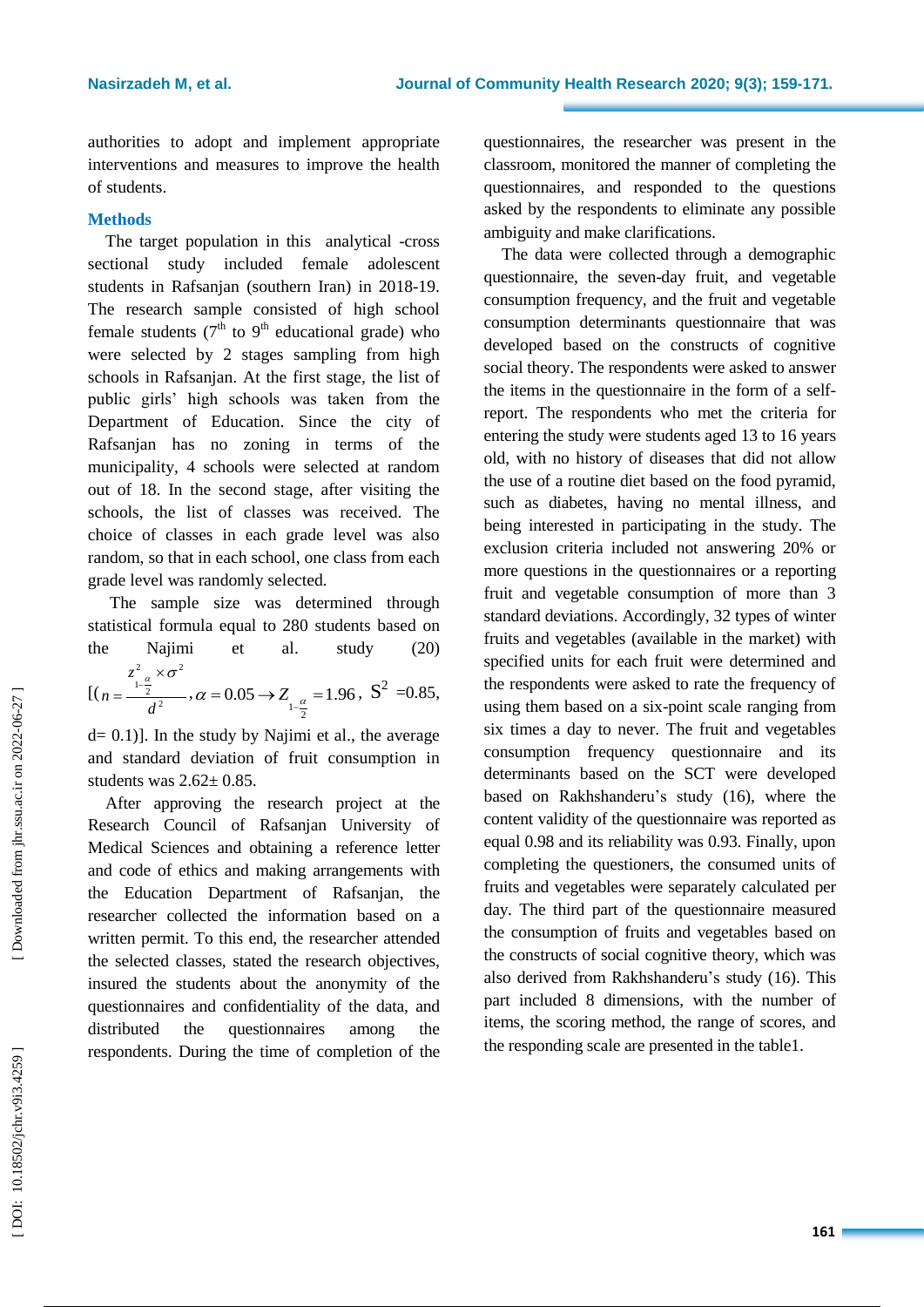| <b>Structure</b>                      | Number of<br>questions | <b>Score</b><br>questions | <b>Scales</b><br>range | <b>Response scale</b>                                    | Cronbach's<br>alpha |
|---------------------------------------|------------------------|---------------------------|------------------------|----------------------------------------------------------|---------------------|
| Environmental factors                 | 10                     | $1-5$                     | $10-50$                | <b>Five Options Likert</b>                               | 0.68                |
| Behavioral ability (Knowledge)        | 3<br>10                | $1-5$<br>$1 - 3$          | 13-45                  | Multiple options or<br>Answers Yes, No, I<br>do not know | 0.65                |
| Behavioral ability (behavioral skill) | 3                      | $1-5$                     | $3 - 15$               | <b>Five Options Likert</b>                               | 0.82                |
| <b>Outcome Expectation</b>            | 11                     | $1-5$                     | $11 - 55$              | <b>Five Options Likert</b>                               | 0.87                |
| <b>Outcome Evaluation</b>             | 11                     | $1 - 5$                   | $11 - 55$              | Five Options Likert                                      | 0.80                |
| <b>Observational Learning</b>         | 7                      | $1 - 5$                   | $7 - 35$               | <b>Five Options Likert</b>                               | 0.75                |
| Social Support                        | 4                      | $1 - 5$                   | $4 - 20$               | Five Options Likert                                      | 0.73                |
| Self-efficacy                         | 5                      | $1 - 5$                   | $5 - 25$               | <b>Five Options Likert</b>                               | 0.76                |

#### **Table 1 .** Characteristics of the present research tool

The collected data were submitted to the SPSS software (version16). One -way ANOVA and independent two -sample *t* -test were used to analyze the fruit and vegetable consumption in terms of demographic variables. Besides , multiple linear regression analysis was run to determine the effects of the components of social cognitive theory and demographic variables on fruit and vegetable consumption by the respondents. All assumptions about multiple linear regressions were met in the collected dataset. The alpha is equal to 0.05 .

#### **Results**

Of the 264 respondents, 82 students (31.1%) were studying in seventh grade, 96 students (36.3%) at the eighth grade, and 86 students (32.6%) were in the ninth grade. Mean (SD) of family size and the body mass index were  $4.64$   $(0.96)$  and  $21.32$  $(4.24)$  kg/m<sup>2</sup>, respectively. Other demographic characteristics of the respondents are shown in Table 2. In general, Mean (SD) daily intakes of fruits and vegetables by the respondents were 3.43 (1.67 ) and 2.30 (1.20 ) units per day, respectively. There were significant relationships between fruit consumptio n score and father's job  $(p= 0.031)$  and family income  $(p= 0.002)$ . In addition, the vegetable consumption score had a

significant relationship with maternal job variables  $(p= 0.032)$  and family income  $(p= 0.024)$  (Table 2).

According to the Table 3, Pearson Correlation test showed a positive and significant correlation between fruit consumption with environmental factors ( $p= 0.004$ ,  $r= 0.180$ ) and behavioral skills ( $p= 0.008$ ,  $r= 0.165$ ). The vegetable consumption level was found to have a positive and significant correlation with behavioral skills ( $p < 0.001$ ,  $r =$ 0.234), outcome expectation ( $p < 0.001$ ,  $r = 0.259$ ), outcome value ( $p= 0.002$ ,  $r= 0.190$ ), observational learning  $(p= 0.002, r= 0.191)$ , and social reinforcement ( $p < 0.001$ ,  $r = 0.227$ ).

Table 4 shows the results of the multiple linear regression analysis for the effect of components of social cognitive theory on fruit consumption in the presence of demographic variables. As can be seen, environmental factors ( $\beta$ = 0.165, p= 0.009) and behavioral skills ( $\beta$ = 0.152, p= 0.025) have a significant effect on with fruit consumption. In addition, family income has a significant effect on fruit consumption ( $\beta$ = 0.219, p=0.001). The results showed that the variables entered in the multiple linear regression model can explain 71% of the variations in the fruit consumption level  $(R^2=0.71)$ (Table 4).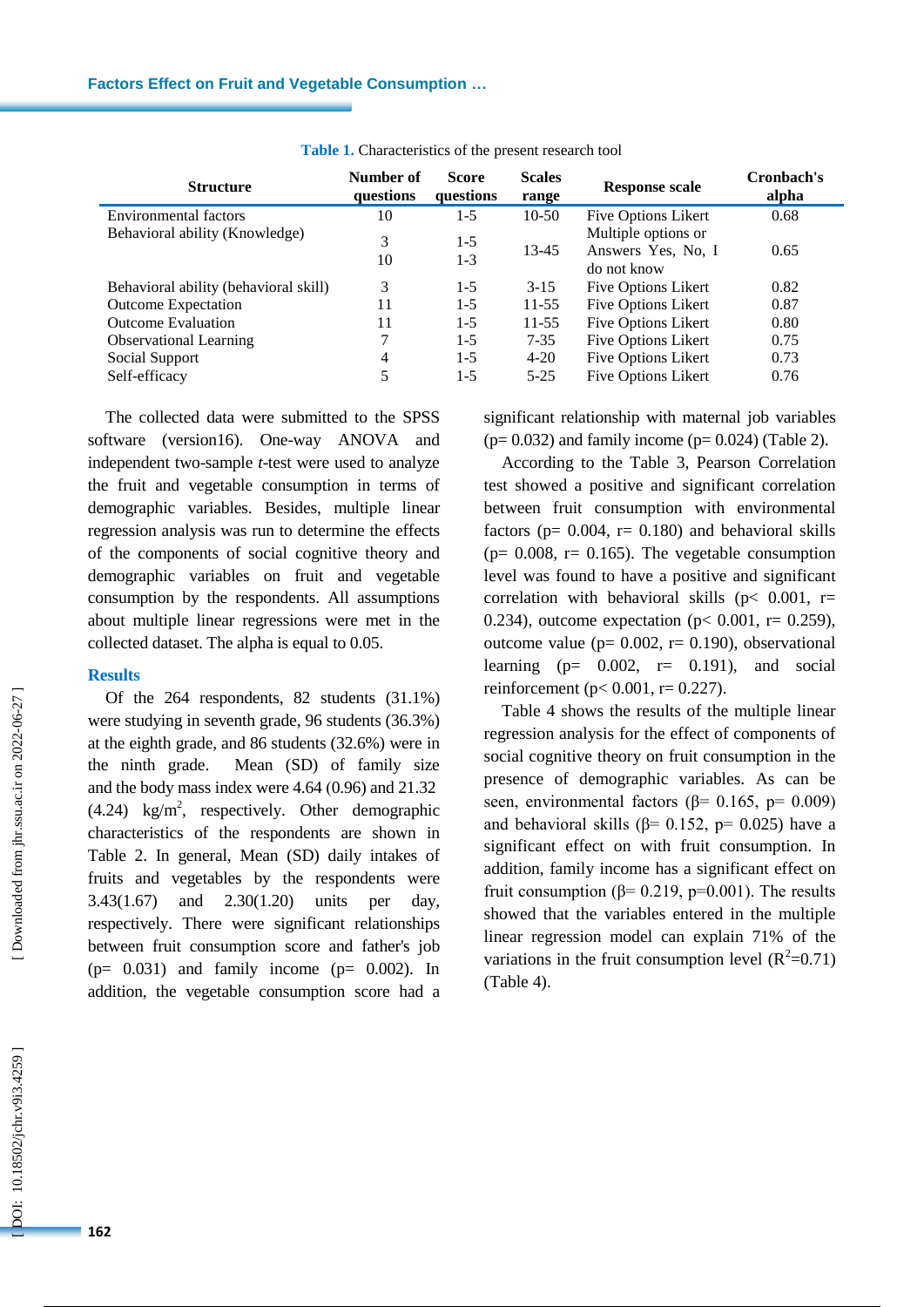| <b>Variables</b> | <b>Condition</b> | <b>Number</b><br>(Percent) | $M(SD)$ of<br>fruit<br>consumption<br>(Unit / day) | $\mathbf P$        | $M(SD)$ of<br><b>Vegetables</b><br>consumption<br>(Unit / day) | ${\bf P}$ |
|------------------|------------------|----------------------------|----------------------------------------------------|--------------------|----------------------------------------------------------------|-----------|
|                  | Seventh Grade    | 82(31.1)                   | 3.57(1.90)                                         |                    | 2.34(1.30)                                                     |           |
| Educational      | Eighth Grade     | 96(36.3)                   | 3.53(1.62)                                         | $0.248^{\rm a}$    | 2.29(1.13)                                                     | 0.938     |
| Grade            | Ninth Grade      | 86(32.6)                   | 3.18(1.47)                                         |                    | 2.27(1.18)                                                     |           |
|                  | Not responded    | 0(0)                       |                                                    |                    |                                                                |           |
|                  | Illiterate       | 5(1.89)                    | 3.34 (1.95)                                        |                    | 1.96(1.36)                                                     |           |
|                  | Elementary       | 25(9.46)                   | 3.50(1.83)                                         |                    | 1.95(1.04)                                                     | 0.143     |
| Father's         | Guidance school  | 66(25.0)                   | 3.23 (1.78)                                        | $0.603^{a}$        | 2.18 (1.21)                                                    |           |
| education level  | High school      | 86(32.58)                  | 3.32(1.64)                                         |                    | 2.26(1.18)                                                     |           |
|                  | Academic         | 72(27.28)                  | 3.66(1.54)                                         |                    | 2.57(1.24)                                                     |           |
|                  | Not responded    | 10(3.79)                   |                                                    |                    |                                                                |           |
|                  | Illiterate       | 3(1.13)                    | 1.86(0.98)                                         | $0.535^{a}$        | 2.13(2.05)                                                     | 0.632     |
|                  | Elementary       | 17(6.43)                   | 3.44(1.82)                                         |                    | 2.24(1.32)                                                     |           |
| Mother's         | Guidance school  | 49(18.56)                  | 3.37 (1.86)                                        |                    | 2.18 (1.09)                                                    |           |
| education level  | High school      | 118(44.7)                  | 3.40(1.64)                                         |                    | 2.24(1.20)                                                     |           |
|                  | Academic         | 68(25.76)                  | 3.56(1.57)                                         |                    | 2.49 (1.23)                                                    |           |
|                  | Not responded    | 9(3.42)                    |                                                    |                    |                                                                |           |
|                  | Self-employed    | 136(51.51)                 | 3.28(1.64)                                         |                    | 2.33(1.14)                                                     |           |
|                  | Employed         | 65(24.62)                  | 3.67(1.62)                                         |                    | 2.36(1.32)                                                     |           |
|                  | Worker           | 20(7.58)                   | 3.30 (1.79)                                        |                    | 1.94(1.14)                                                     |           |
| Father's job     | Unemployed       | 4(1.51)                    | 2.05(1.63)                                         | 0.031 <sup>a</sup> | 1.77(1.01)                                                     | 0.704     |
|                  | Retired          | 24(9.09)                   | 3.49(1.68)                                         |                    | 2.31 (1.28)                                                    |           |
|                  | Other cases      | 6(2.27)                    | 5.21 (0.93)                                        |                    | 2.50(1.35)                                                     |           |
|                  | Not responded    | 9(3.42)                    |                                                    |                    |                                                                |           |
|                  | Housewife        | 193(73.11)                 | 3.40 (1.71)                                        |                    | 2.20(1.18)                                                     |           |
| Mother's job     | Employed         | 64(24.24)                  | 3.51(1.58)                                         | $0.638^{b}$        | 2.57(1.22)                                                     | 0.032     |
|                  | Not responded    | 7(2.65)                    |                                                    |                    |                                                                |           |
|                  | Excellent        | 40(15.15)                  | 4.04(1.71)                                         |                    | 2.69(1.27)                                                     |           |
|                  | Good             | 104(39.9)                  | 3.67(1.68)                                         |                    | 2.38 (1.24)                                                    |           |
| Family income    | Medium           | 102(38.63)                 | 3.00(1.50)                                         | $0.002^a$          | 2.09(1.06)                                                     | 0.024     |
|                  | Weak             | 10(3.79)                   | 3.11(2.11)                                         |                    | 1.85(1.18)                                                     |           |
|                  | Not responded    | 8(2.53)                    | $\sim$                                             |                    |                                                                |           |

**Table 2.** The comparison of the average fruit and vegetable consumption of students based on demographic variables

M±SD= Mean ± Standard Division

Tests:  $a = One-way ANOVA$ ,  $b = two$ - sample Independent t-test

Table 5 presents the results of the multiple linear regression analysis for the effect of components of social cognitive theory on vegetable consumption in the presence of demographic variables. As it is shown, behavioral skills ( $\beta$ = 0.151, p= 0.022) and social support ( $\beta$ = 0.143, p= 0.049) have significant effect on vegetables consumption. In addition, the mother's job shows a significant effect on vegetable consumption ( $\beta$ = 0.157,  $p= 0.027$ ). The results generally showed that the variables entered in the multiple linear regression model can explain 9.8% of the variations in the vegetable consumption level (Table 5).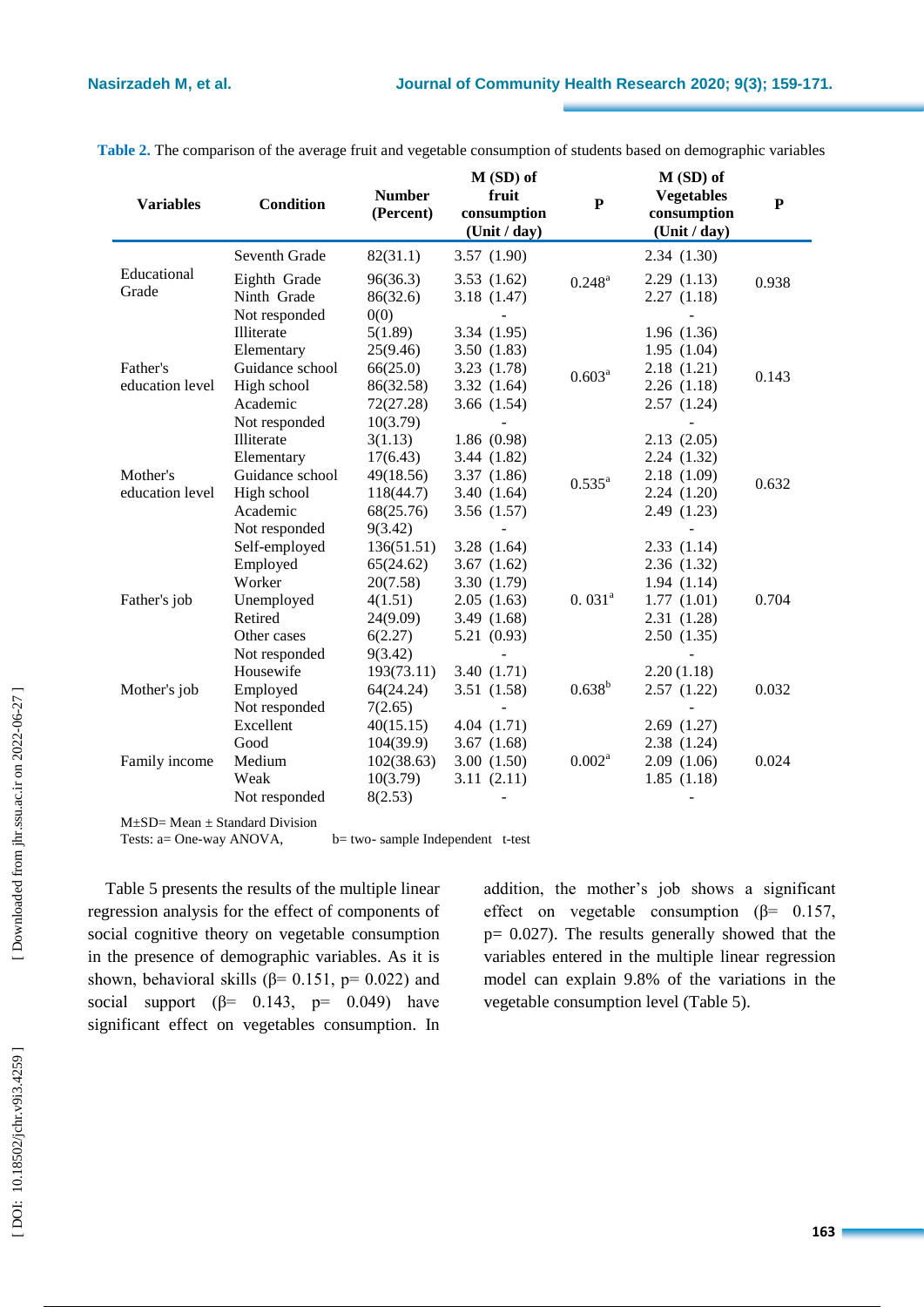|                                       | <b>Mean</b><br>score                | <b>Fruit CONSUMPTION</b><br><b>SCORE</b> | <b>Vegetables</b><br><b>CONSUMPTION SCORE</b> |  |
|---------------------------------------|-------------------------------------|------------------------------------------|-----------------------------------------------|--|
| variables                             | <b>Standard</b><br><b>Deviation</b> | $\mathbf{r}(\mathbf{p})$                 | $\mathbf{r}(\mathbf{p})$                      |  |
| <b>Environmental factors</b>          | $29.19 \pm 3.37$                    | $r = 0.180$                              | $r = -0.087$                                  |  |
|                                       |                                     | $(p = 0.004)$                            | $(p = 0.163)$                                 |  |
| Behavioral ability (Knowledge)        | $7.98 \pm 1.92$                     | $r = 0.40$                               | $r = 0.116$                                   |  |
|                                       |                                     | $(p = 0.525)$                            | $(p = 0.062)$                                 |  |
| Behavioral ability (behavioral skill) | $9.86 \pm 2.29$                     | $r = 0.165$                              | $r = 0.234$                                   |  |
|                                       |                                     | $(p = 0.008)$                            | $(p = 0.001)$                                 |  |
| <b>Outcome Expectation</b>            | $47.01 \pm 5.65$                    | $r = 0.067$                              | $r = 0.259$                                   |  |
|                                       |                                     | $(p = 0.284)$                            | $(p = 0.001)$                                 |  |
| <b>Outcome Evaluation</b>             | $48.19 \pm 4.44$                    | $r = 0.043$                              | $r = 0.190$                                   |  |
|                                       |                                     | $(p = 0.494)$                            | $(p = 0.002)$                                 |  |
| Observational learning                | $27.79 \pm 3.59$                    | $r = 0.039$                              | $r = 0.191$                                   |  |
|                                       |                                     | $(p = 0.534)$                            | $(p = 0.002)$                                 |  |
| Social support (friend support)       | $12.35 \pm 3.71$                    | $r = 0.082$                              | $r = 0.227$                                   |  |
|                                       |                                     | $(p = 0.186)$                            | $(p = 0.001)$                                 |  |
| Self-efficacy                         | $15.36 \pm 3.32$                    | $r = 0.048$                              | $r = 0.001$                                   |  |
|                                       |                                     | $(p = 0.443)$                            | $(p = 0.997)$                                 |  |
| <b>Tests: Pearson Correlation</b>     |                                     |                                          |                                               |  |

**Table 3.** Correlation coefficients between fruit and vegetable consumption with social cognitive theory constructs

**Table 4 .** The results of the multiple linear regression analysis for the effect of components of social cognitive theory on fruit consumption

| <b>Constructs</b>                     | Not standardized β | 95% confidence<br>interval for $\beta$ not<br>standardized | $\beta$ standardized | p     |
|---------------------------------------|--------------------|------------------------------------------------------------|----------------------|-------|
| <b>Environmental factors</b>          | 0.082              | (0.021, 0.142)                                             | 0.165                | 0.009 |
| Behavioral ability (Knowledge)        | 0.0001             | $(-0.139, 0.138)$                                          | 0.001                | 0.994 |
| Behavioral ability (behavioral skill) | 0.112              | (0.014, 0.210)                                             | 0.152                | 0.025 |
| <b>Outcome Expectation</b>            | 0.002              | $(-0.051, 0.054)$                                          | 0.005                | 0.954 |
| <b>Outcome Evaluation</b>             | 0.015              | $(-0.046, 0.075)$                                          | 0.038                | 0.634 |
| Observational learning                | $-0.023$           | $(-0.099, 0.053)$                                          | $-0.049$             | 0.548 |
| Social support (friend support)       | 0.008              | $(-0.059.0.075)$                                           | 0.017                | 0.820 |
| Self-efficacy                         | 0.016              | $(-0.051.0.083)$                                           | 0.031                | 0.646 |
| Grade                                 | $-0.232$           | $(-0.50, 0.035)$                                           | $-0.109$             | 0.089 |
| Father's level of education           | 0.004              | $(-0.265, 0.273)$                                          | 0.003                | 0.976 |
| Mother's education level              | $-0.003$           | $(-0.328, 0.322)$                                          | $-0.002$             | 0.985 |
| Father's job                          | 0.088              | $(-0.071, 0.248)$                                          | 0.073                | 0.275 |
| Mother's job                          | 0.023              | $(-0.534, 0.581)$                                          | 0.006                | 0.934 |
| Family income                         | 0.473              | (0.192.0.754)                                              | 0.219                | 0.001 |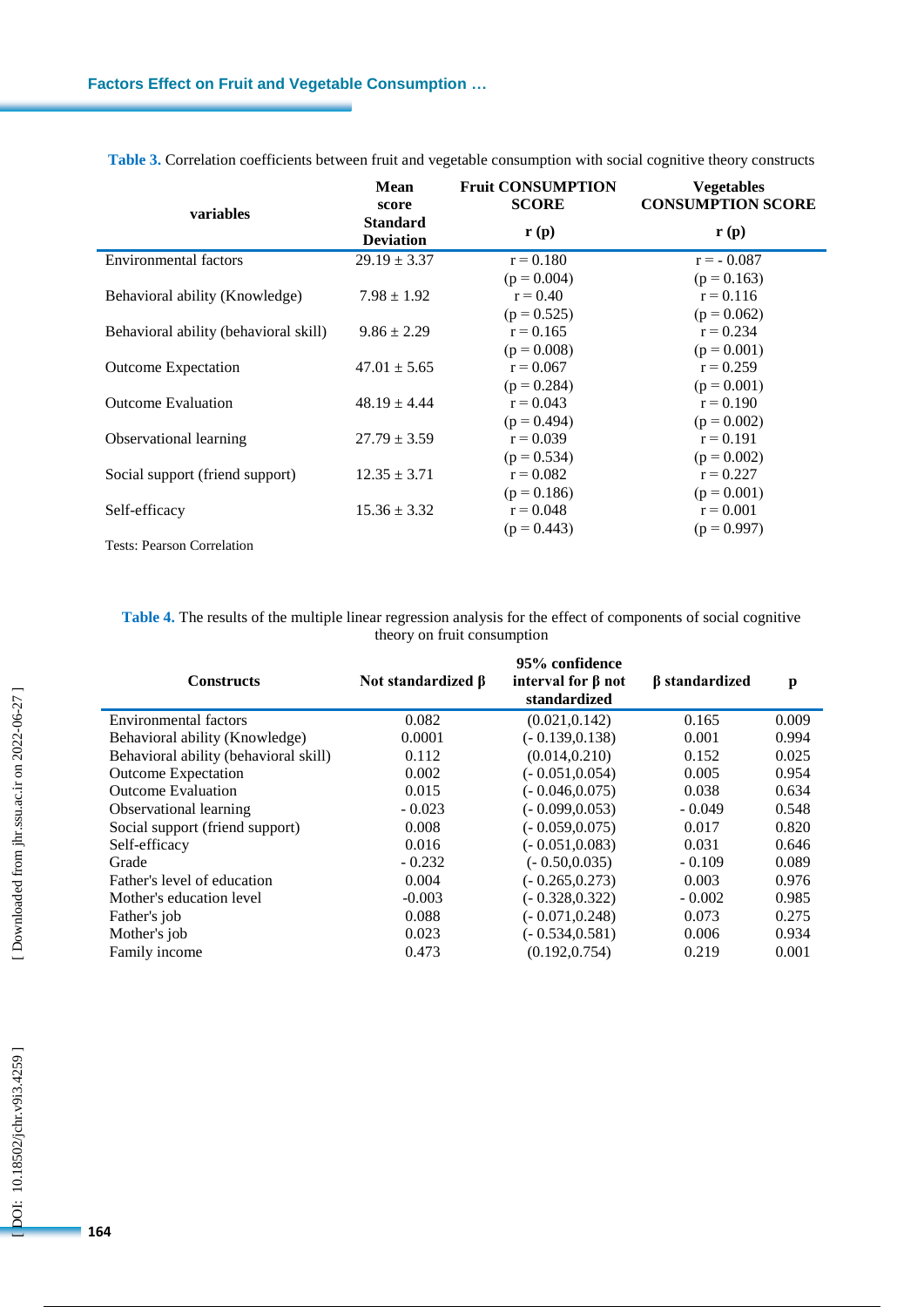**Table 5.** The results of the multiple linear regression analysis for the effect of components of social cognitive theory on vegetable consumption

| <b>Constructs</b>                     | <b>Not</b><br>standardized<br>B | 95% confidence<br>interval for $\beta$ not<br>standardized | standardized | p-value |
|---------------------------------------|---------------------------------|------------------------------------------------------------|--------------|---------|
| Environmental factors                 | $-0.035$                        | $(-0.077, 0.007)$                                          | $-0.100$     | 0.101   |
| Behavioral ability (Knowledge)        | $-0.033$                        | $(-0.128, 0.062)$                                          | $-0.044$     | 0.493   |
| Behavioral ability (behavioral skill) | 0.079                           | (0.012, 0.147)                                             | 0.151        | 0.022   |
| <b>Outcome Expectation</b>            | 0.031                           | $(-0.05,0.067)$                                            | 0.143        | 0.096   |
| <b>Outcome Evaluation</b>             | 0.017                           | $(-0.024, 0.059)$                                          | 0.064        | 0.415   |
| Observational learning                | $-0.004$                        | $(-0.056, 0.049)$                                          | $-0.011$     | 0.893   |
| Social support (friend support)       | 0.046                           | (0.001, 0.092)                                             | 0.143        | 0.049   |
| Self-efficacy                         | $-0.034$                        | $(-0.083, 0.012)$                                          | $-0.095$     | 0.150   |
| Grade                                 | $-0.074$                        | (0.258.0.111)                                              | $-0.049$     | 0.432   |
| Father's level of education           | 0.126                           | $(-0.059, 0.311)$                                          | 0.109        | 0.181   |
| Mother's education level              | $-0.179$                        | $(-0.403, 0.045)$                                          | $-0.134$     | 0.116   |
| Father's job                          | $-0.058$                        | $(-0.168, 0.052)$                                          | $-0.067$     | 0.299   |
| Mother's job                          | 0.434                           | (0.050, 0.818)                                             | 0.157        | 0.027   |
| Family income                         | 0.234                           | (0.041, 0.428)                                             | 0.153        | 0.018   |

Given that in the present study, an average of 10% of the data is missing data, the number of samples mentioned for some variables is smaller than the whole sample under analysis .

#### **Discussion**

The average daily fruit and vegetable intakes in adolescent girls in Rafsanjan were 3.43 and 2.30 units per day, respectively, that was lower than the WHO recommended limits (5 units per day). Environmental factors and behavioral skills have a significant relationship with fruit consumption. Besides, vegetable consumption was found to have a significant relationship with behavioral skills and social reinforcement.

A study conducted by Abbasian et al. showed that the average units of fruit and vegetable consumption in the female adolescents in Tehran were 2.6 and 2.6, respectively (5). The corresponding value for female children in Hamadan in a study by Moini et al. was reported 3.4 units a day ( 6 ), showing that the fruit consumption was consistent with our samples, but the vegetable consumption in our samples was less than that of their samples. In the study conducted by Hashemi et al., the average fruit and vegetable consumption in adolescent girls in Tehran was 3. 23 and 2.8 units a day (21).

The results of the present study indicated that adolescents consume more fruit than vegetables. They also consumed fruits such as apples, pomegranates, dates, tangerines , and oranges more frequently and fruits such as kiwi, grapefruit, and natural juice less frequently. The participants also stated that they consume vegetables such as cucumber, tomatoes , and leafy greens more frequently than other vegetables, while beans, pumpkins , and celery are used less commonly. In most cases, unfamiliarity with the taste of the fruit or vegetable prevents adolescents from eating them. Accordingly, it is suggested that familiarizing children with different types of fruits and vegetables and their different flavors from childhood and kindergarten and primary school will undoubtedly have a significant effect on the desire to eat fruits and vegetables with familiar flavors and tastes.

A majority of the respondents in this study reported a high and modest level of family income, and only 3.9% of the respondents stated that they have lower family income. There was a significant relationship between the higher consumption of fruit with the father's job (employee and retiree) and the high and good family income. Similarly, there was a significant relationship between higher vegetable consumption with the mother's job and the high and good family income. Previous studies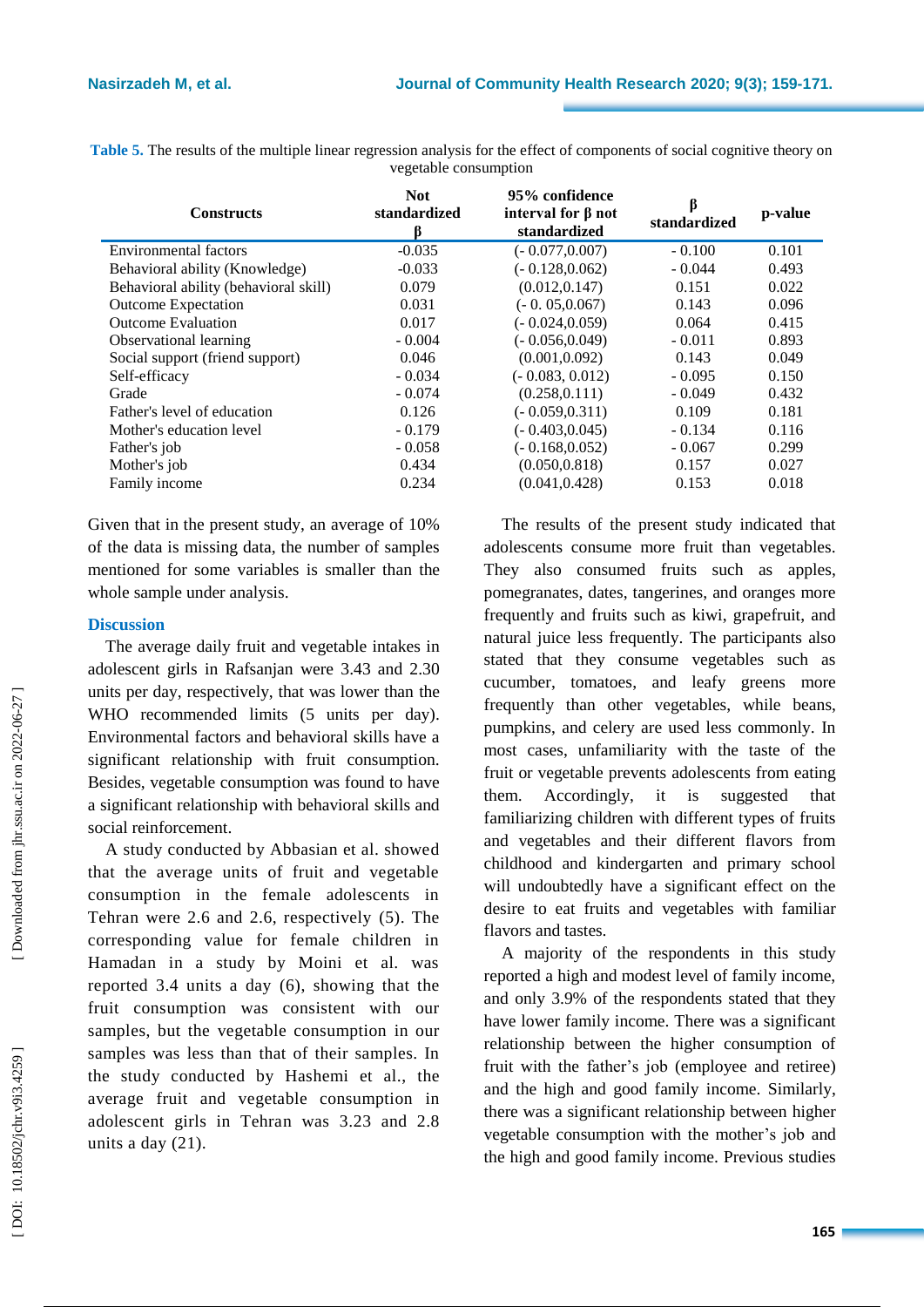have also shown a positive and significant relationship between family income level and fruit and vegetable consumption, which can be attributed due to the effects of economic condition on the family ability to buy fruits and vegetables. The results of a study conducted by Moini et al. in high schools in Hamadan showed that household size, mother's education, father's occupatio n , and household income have a significant correlation with fruit and vegetable consumption (6). However, Rakhshanderu et al. found no significant relationship between parents' occupation with adolescent behavioral skills in terms of fruit and vegetable consumption. In contrast, the mother's education and the place of residence had a significant relationship with behavioral skills, but this relationship was not significant for the respondents'  $(22)$ ). Given the above considerations, it is suggested that arrangements be made to distribute fruits and vegetables at reasonable prices in the school buffet s .

One of the constructs of social cognitive theory is environmental factors which refer to the physical and social conditions surrounding the student, including the supply of fruits and vegetables at home, the family's adequate income to provide them, and the student's access and permission to the use of fruits and vegetables. The mean score for environmental factors was 29.19%, showing a relatively good condition and correlated with fruit consumption but did not correlate with vegetable consumption. Among the environmental factors, access to and availability of fruits and vegetables had the highest impact and insufficient income and lack of time to buy fruits and vegetables had the minimum effect. The results of a study by Najimi et al. showed a significant correlation between students' access to fruits and vegetables with the consumption of these food groups among fourth grade male primary school students in Isfahan ( 2 0 ). Hashemi et al. reported that the availability of fruits and vegetables was equal to 1.2 (21). Given the significant impact of the availability of fruits and vegetables at home and in the school environment on adolescents' consumption, it is suggested that educational sessions be held for

parents of schoolchildren, school officials , and teachers to make them aware of the positive effects of the availability of fruits and vegetables at home and school.

Behavioral ability refers to behavioral awareness and behavioral skills of adolescents to prepare and consume fruits and vegetables. The mean score of behavioral ability in this study was 7.98 which implies an unfavorable situation and did not correlate with the fruit and vegetable consumption. Among the behavioral factors, the adolescent's awareness of the fruits and vegetables gained the lowest score, and the washing and preparation of fruits and vegetables showed the highest score. Najimi et al. showed a significant correlation between behavioral ability and fruit and vegetable consumption ( 2 0 ). The mean score of adolescents' skills in using fruits and vegetables was 69.2 in Rakhshanderu's study ( 2 2 ). Besides, the mean score of adolescents' awareness of fruit and vegetable consumption in the study conducted by Hashemi et al. was 0.3 and their mean score for behavioral skill was 4.67 ( 2 1 ). Perhaps the reason for the lack of a correlation is the students' low awareness. Accordingly, students' awareness and behavioral skills can be increased by holding training sessions and including the necessary materials on the fruit and vegetable consumption in courses related to lifestyle and introducing websites dealing with nutrition .

Outcome expectation refers to the adolescent's expectation of the results of consuming fruits and vegetables. The mean score of outcome expectation in this study was 47.01 , which shows a favorable condition, and it did not correlate with fruit consumption but was correlated with vegetable consumption. The maximum outcome expectation scores were related to health and vitamins, and the minimum score was related to the taste of fruits and vegetables. Najimi et al. showed that outcome expectation s did not have a significant correlation with the fruit and vegetable consumption ( 2 0 ). The importance of health and beauty for girls certainly can affect fruit and vegetable consumption by them. Considering the significant impact of this construct on the fruit and

Downloaded from jhr.ssu.ac.ir on 2022-06-27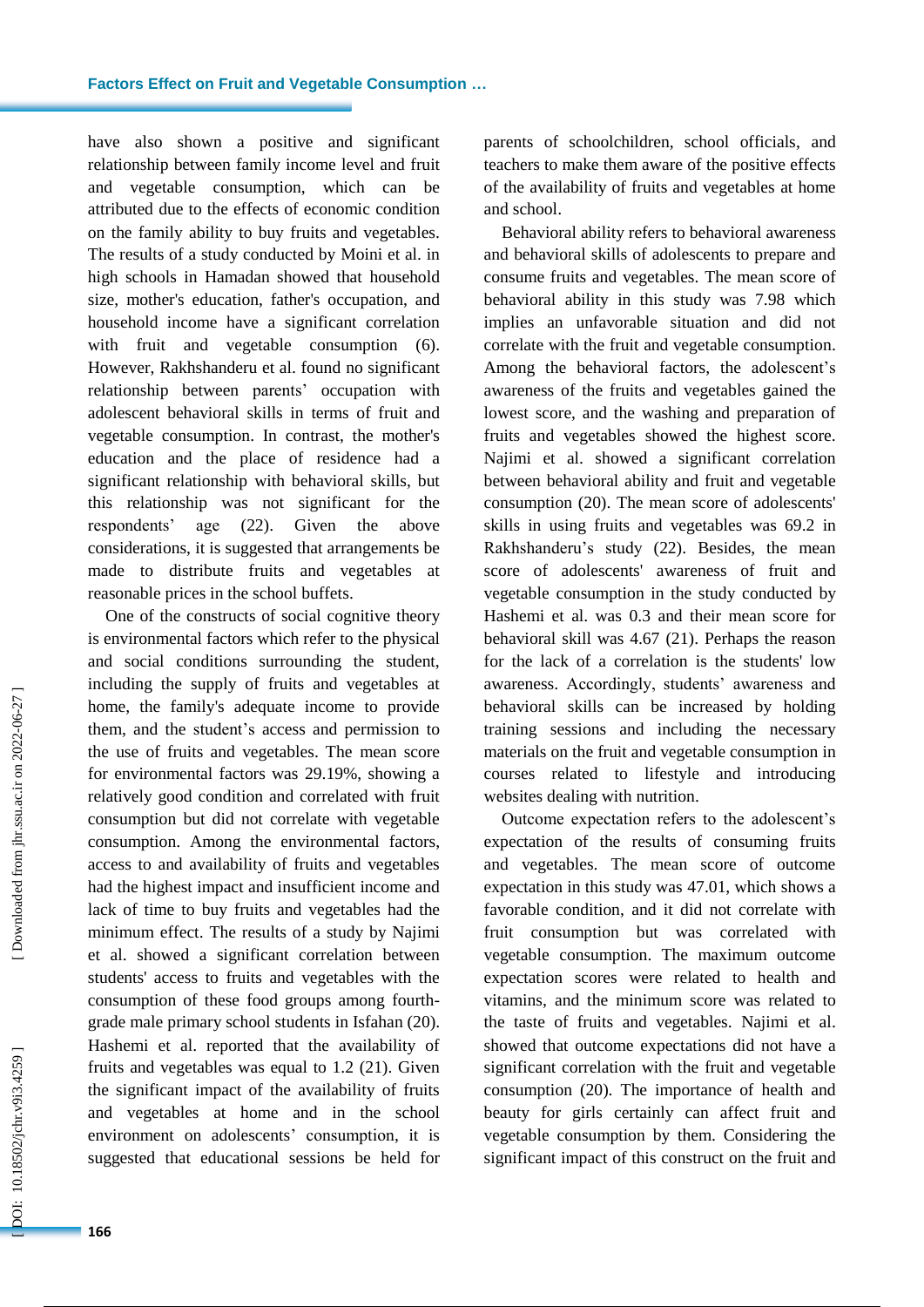vegetable consumption, adolescents can be encourage d to use fruits and vegetables more frequently by organizing training courses in the form of lectures, discussions, and role play, and emphasizing the health aspects and familiarity with different flavors of fruits and vegetables.<br>Outcome value is the value the teenager assigns

to the consumption of fruits and vegetables. The mean score of the outcome value in this study was 48.1 9, which was the highest score compared to the other constructs pointing to a favorable condition. However, it did not correlate with the fruit consumption but was correlated with vegetable consumption. The maximum score s for this construct were related to having good skin and hair and having a good weight, and the minimum score was related to the dislike of the fruit and vegetable flavor. The mean score of the outcome value was 15.7 in the study conducted by Hashemi et al. ( 2 1 ). It seems that the unfamiliarity with the various flavors of fruits and vegetables from childhood causes major problems in fruit and vegetable consumption during adolescence. Considering the significant effects of outcome value, students can be familiar with various flavors of fruits and vegetables by training courses and role -play sessions for them to highlight the positive effects of fruit and vegetable consumption on their academic performance. Besides, students can be encouraged to use fruits and vegetables more frequently by familiarizing them with different flavors through holding fruit and vegetable festivals at schools .

Observational learning was operationalized in this study as to learn how to use fruits and vegetables by observing the behavior of parents and peers. The mean score of observational learning was 27.79, which shows a relatively favorable situation, and it was not correlated with the consumption of fruits but was correlated with vegetable consumption. The maximum score of this construct was related to the learning from professionals and the family, and the minimum score was related to not observing fruit and vegetable consumption by friends. Najimi et al. showed that observational learning had only a significant correlation with fruit consumption by students ( 2 0 ). The mean score of observational learning was equal to 3.1 in the study conducted by Hashemi et al. ( 2 1 ). Hass and Hartmann's study on a sample of elementary school students in Germany showed that parental modeling and peer influence have a significant and positive relationship with the consumption of fruit s and vegetable s ( 2 3 ). It seems that the lack of dining space s at schools and low consumption of fruit and vegetable as snacks have diminished the role of peers in learning. Therefore, considering the effective role of peers in learning to consume fruits and vegetables, creating the necessary grounds for supplying fruits and vegetables at schools, and including a break for eating fruit s and vegetables, and the existence of dining places can play a significant role in increasing adolescent consumption.

Social reinforcement refers to rewards and punishment s that adolescents receive from parents and peers (friends ) for eating or not eating fruits and vegetables. The mean score of social reinforcement in this study 12.35, which shows an unfavorable condition and did not correlate with fruit consumption, but correlated with vegetable consumption. The maximum score for social reinforcement was related to parents ' and teachers' encouragement, and the minimum score was related to the lack of encouragement by friends. Najimi et al. did not find a significant correlation between social reinforcement and fruit and vegetable consumption, and they considered the age group of students as well as the lack of peer influence as important factors in this regard (20). The reason for the low impact of peer encouragement can be due to the lack of supply and not using fruit s and vegetables at schools. Given that family -based interventions can be effective in increasing the fruit and vegetable intake in adolescents ( 2 1 ), organizing training courses for parents, giving advice on giving snacks, including fruits and vegetables, to adolescents for school use, and assigning a break time for using fruits and vegetables in schools on a weekly or monthly basis can be effective.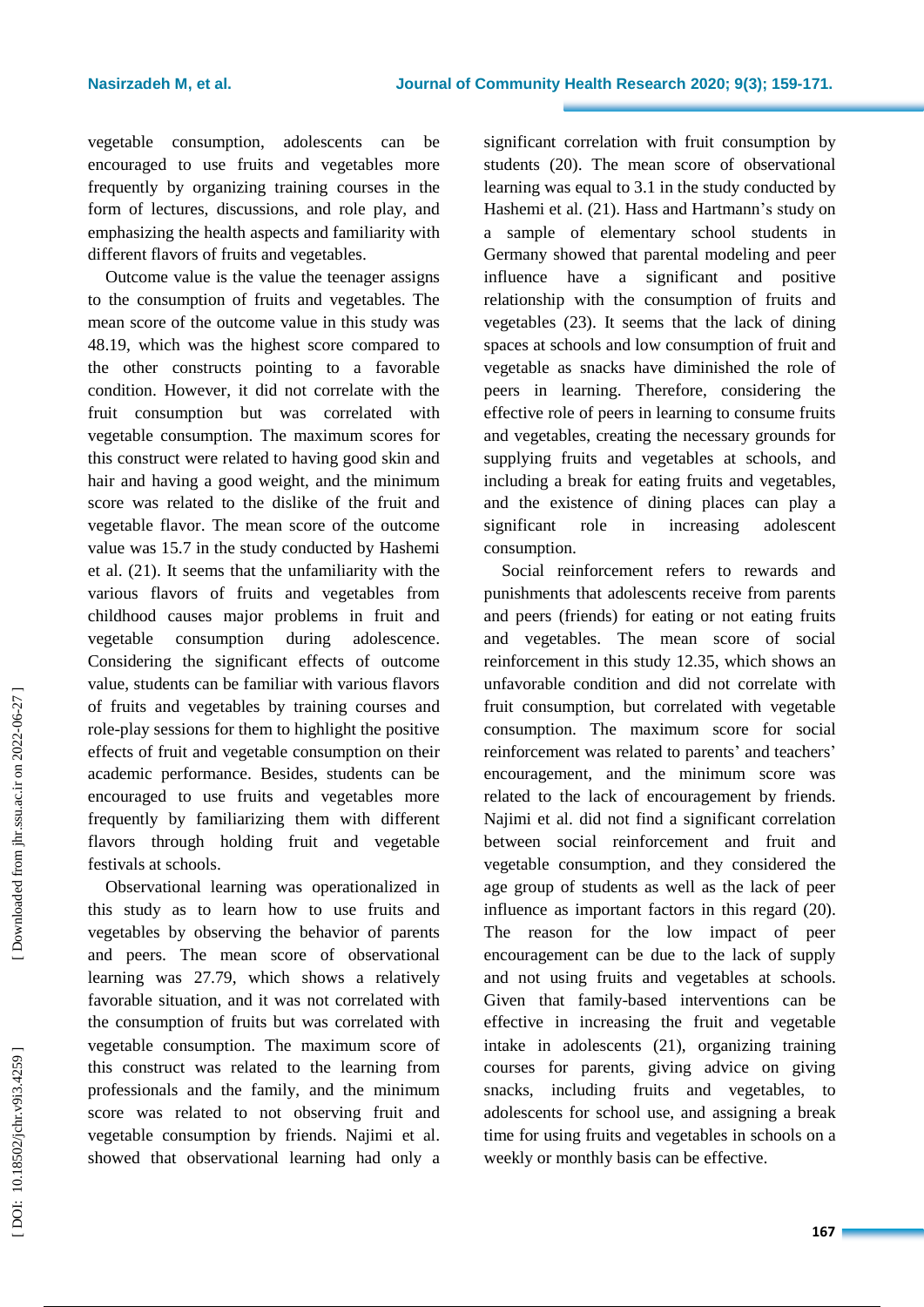Self-efficacy refers to adolescent confidence in his/her ability to consume fruits and vegetables. The mean score of self -efficacy in this study was 15.36 that showed an unfavorable situation and did not correlate with the fruit and vegetable consumption. The maximum score of self-efficacy as a research variable was related to the ability to eat fruits and vegetables during illness, and the minimum score was related to not eating fruits and vegetable s at parties due to embarrassment. Najmi et al. explored students' self-efficacy in the form of self-efficacy in difficult situations and self -efficacy in the selection and showed that the two types of self-efficacy have a significant correlation with fruit and vegetable consumption (20). The mean score of self-efficacy was equal to 6.2 in the study conducted by Hashemi et al. ( 2 1 ). Ramezankhani et al. showed a direct (positive) correlation between fruit and vegetable consumption and self efficacy ( 2 4 ). A study conducted by Woo and Lee on South Korean adolescences showed that selfefficacy was one of the strongest determinants of vegetable preference and consumption ( 2 5 ). The low level s of self-efficacy can perhaps be attributed to environmental problems such as inaccessibility of fruits and vegetables at home due to economic problems, lack of time, lack of parents' awareness, and students' low awareness. Accordingly, the awareness of parents and students can be increase by holding training sessions and screening movies .

The findings of the present study suggested that fruit consumption had a positive and significant correlation with the environmental factors and students' behavioral skills, and there was a positive and significant correlation between vegetable consumption and students' behavioral skills, outcome expectations, outcome value, observational learning , and social reinforcement. The results of multiple regression analysis revealed environmental factors and behavioral skills are correlated with fruit consumption, and behavioral skills and social reinforcement are associated with vegetable consumption. In sum, the constructs of social cognitive theory could explain 71% of the fruit consumption variations and 9.8% of the

vegetable consumption variations. A study by Zamanian et al. on 18-70-year-old people in Arak showed that the degree of physical activity, economic position, and the father's education were the determinants of the fruit and vegetable consumption ( 2 6 ). Najimi et al. showed that observational learning is one of the factors influencing fruit consumption. Besides, selfefficacy, behavioral ability, and access were the most important determinants of fruit and vegetable consumption among primary school students ( 2 0 ). In a study conducted by Hass and Hartmann, the recognition of various types of fruits and vegetables, the children's preferences for fruit and vegetable consumption, parental modeling, and the influence of peers were four important determinants of fruit and vegetable consumption (23). In the study by Hashemian et al. self-efficacy and social support were the strongest predictors of adolescent behavior (27). In Rakhshanderu's study, observational learning, environment, self-efficacy , and behavioral ability were the strongest predictor s of fruit and vegetable consumption behavior, respectively ( 1 6 ). Also, Mirkarimi et al. found that environmental factors and outcome expectation s had an important role in predicting fruit and vegetable consumption ( 1 7 ). Investigations carried out in different countries with different environmental, cultural , and social conditions indicate the ability of the constructs of cognitive social theory for predicting the fruit and vegetable consumption. As such, it is suggested that interventional studies are conducted based on the constructs of social cognitive theory with emphasis on environmental factors and behavioral skills. Besides, a dining space can be provided at schools , and fruits and vegetables can be supplied in school buffets. One of the limitations of the present study was that the data were collected through selfreported questionnaires to be completed by students themselves, and the fruit and vegetable consumption was measured on a weekly basis.

#### **Conclusion**

The average daily fruit and vegetable intakes in adolescent girls in Rafsanjan were 3.43 and 2.30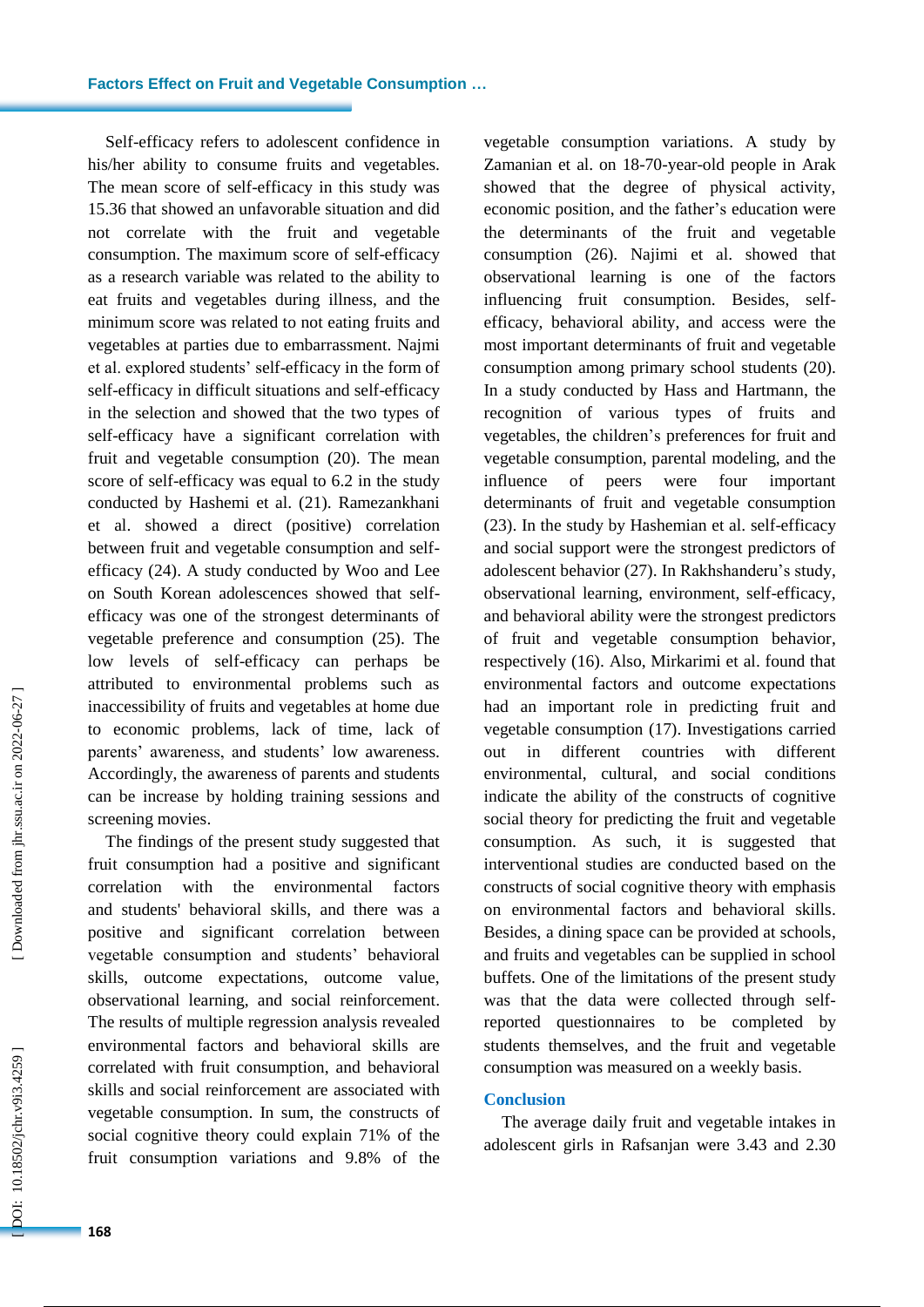units per day, respectively, that was lower than the WHO recommended limits (5 units per day). There was a significant relationship between the higher fruit and vegetable consumption with the father's job (employee and retiree), the high and good family income, and the mother's job.

The findings also showed that there was a positive and significant correlation between fruit consumption and environmental factors and students' behavioral skills, and a positive and significant correlation between vegetable consumption and behavioral skills, outcome expectation, outcome value, observational learning , and social reinforcement. Accordingly, students' awareness and behavioral skills can be increased by holding training sessions and including the necessary materials on the fruit and vegetable consumption in courses related to lifestyle.

According to the recall bias, it is recommended to assess adolescence fruit and vegetable consumption behavior, with the help of parents, be subtle and in the future. Also , the implementation of training interventions based on social cognitive theory with emphasis on environmental factors and behavioral skills in female students can increase fruit and vegetable consumption.

The strengths of research are the application of social cognitive theory and its constructs to identify the determinants of fruit and vegetable consumption that the WHO has also emphasized in this category of determinants. One of the limitation s of the present study was that the data were collected through self-reported questionnaires to be completed by students themselves, and the fruit and vegetable consumption was measured on a weekly basis. Another limitation is the lack of

adjustment for some confounding variables including BMI, economic status .

#### **Acknowledgments**

This article is the result of the research project No. 97221 with the code of ethics IR.RUMS.REC.1397.111 approved by the Research and Technology Department of Rafsanjan University of Medical Sciences. The authors would like to express their appreciation to the Research and Technology Department of Rafsanjan University of Medical Sciences that financed the project, the Education Department, the principals and teachers of the selected schools in Rafsanjan, and in particular the students who contributed to completing this research project.

### **Funding**

This research was funded by the Deputy of Vice Chancellor for Research and Technology at Rafsanjan University of Medical Sciences.

#### **Conflict of interest**

None declared.

### **Author contribution**

M.N. and M.A. designed the study. M.H. performed the experiment. Z.A. processed the experimental data, performed the analysis. M.N contributed to the interpretation of the results. M.H. wrote the manuscript in consultation with M.N. and M.A. All authors discussed the results and commented on the manuscript.

## **Ethical statements**

The Ethics Committee of Vice Chancellor for Research and Technology at Rafsanjan University of Medical Sciences approved the study (IR.RUMS.REC.1397.111).

## **References**

- 1. World Health Organization (WHO), Global Strategy on Diet, Physical Activity and Health. Promoting Fruit and Vegetable Consumption Around the World. World Health Organization. 2018.
- 2. World Health Organization (WHO). Global, Newsroom, Healthy diet, Key facts. World Health Organization. 2019.
- 3. Gold A, Larson M, Tucker J, et al. Classroom Nutrition Education Combined with Fruit and Vegetable Taste Testing Improves Children's Dietary Intake. Journal of School Health. 2017; 87(2): 106 -113.
- 4. Godrich SL, Davies CR, Darby J, et al. Strategies to Address the Complex Challenge of Improving Regional and Remote Children's Fruit and Vegetable Consumption. Journal Nutrients. 2018;10(11): 1603.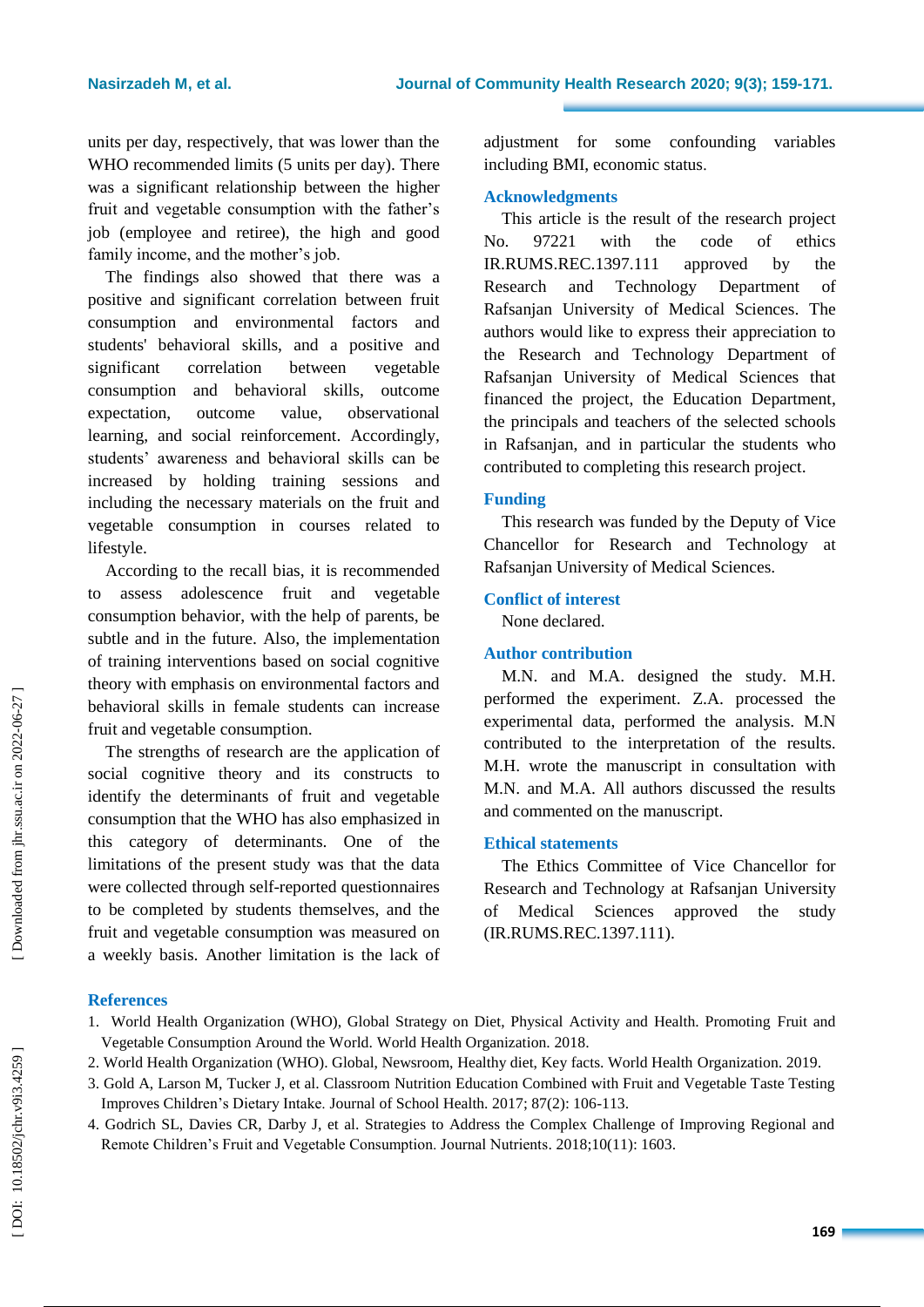#### **Factors Effect on Fruit and Vegetable Consumption …**

- 5. Abbasian F, Omidvar N, Bondarianzadeh D, et al. Effect of a School -based Intervention Based on Social Cognitive Theory on Fruit and Vegetable Consumption in Middle School Students in Tehran. Journal of Hayat. 2012; 17 (4): 73 -84. [Persian]
- 6. Moeini B, Taheri M, Roshanaei Gh, et al. High School Girl's Adherence to 5 a -Day Serving's Fruits and Vegetables: An Application Theory of Planned Behavior. Journal of Education and Community Health. 2014; 1(2): 10 -19. [Persian]
- 7. Fallahzadeh H, F arahmand Z , Mohammadi F, et al. A Survey on the Relation between Consumption of Fruit and Vegetables and Depression, Anxiety and Stress in Students of Shahid Sadoughi University of Medical Sciences. The Journal of Toloo - e - Behdasht. 2015; 13(5): 141 -152. [Persian].
- 8. Kargarnovin Z, Pourghassem Gargari B, Ranjbar F, et al. The Association of Food Groups with Major Depression in Adult Women Resident in Tabriz. Journal Urmia University of Medical Sciences. 2014; 24 (11): 872 -882.[Persian].
- 9. Husseini AS, Jalali SM. The Study of the Relationship between Diet and Depression in Adults. Journal Fundamentals Mental Health . 2016; 18(Special Issue): 365 - 373.
- 10. Khani JA, Hatami M, Zarei S, et al. Investigating the Effect of Educational Program Based on Precede Model on the Consumption of Fruits and Vegetables in High School Girl Students of Fasa City. Journal of Fasa University of Medical Sciences. 2017; 7 (3): 361 -370.
- 11. World Health Organization (WHO), 10 Facts on Obesity 2017.World Health organization; 2017.
- 12. Saffari M, Shojaeizadeh D, Ghofranipour F, et al. Theories, Models and Methods of Health Education and Health Promotion. AsareSobhan Publication, Tehran, Iran 2012: 100-111. [Persian]
- 13.Sharma M, Romas J. Theoretical Foundations of Health Education and Health Promotion. Published by Jones & Bartlett Publishers, Sudbury, usa: 2017.
- 14. Beiranvandpour N, Karimi -Shahanjarini A, Rezapur Shahkolai F, et al. Factors Affecting the Consumption of Fast Foods among Women Based on the Social Cognitive Theory. Journal of Education and Community Health. 2014; 1(1): 19 -26. [Persian].
- 15. Glanze K, Rimer BK, Viswanath K. Health Behavior and Health Education: Theory, Reserch, and Practice. 5th ed. San Francisco, CA: Jossey -Bass publishers; 2015: 161 -185.
- 16. Rakhshandehroo S. Application of Social Cognitive Theory to Determine Factors Associated with Fruit and Vegetable Consumption among Adolescents Tehran: A Cross -Sectional Study of Psychometrics: [PhD thesis]. School of Public Health Shahid Beheshti University of Medical Sciences, Tehran, 2013. [Persian]
- 17. Mirkarimi SK, Berdi Ozoni Doji R, Honarvar MR, et al. Correlation between Physical Activities, Consumption of Fruits and Vegetables and Using Social Cognitive Theory Constructs in Obese or Overweight Women Referring to Health Centers in Gorgan. Jorjani Biomedical Journal 2017; 5(1): 42 -52. [Persian]
- 18. Heshmati H, Khajavi S, Alizadehsiuki H. An Investigation of the Perceived Barriers of Fruit and Vegetable consumption among Female High School Students in Gochan. Journal Torbat Heydariyeh University of Medical Sciences. 2014; 1(4): 67 -77. [Persian]
- 19. Mirghafourvand M, Mohammad Alizadeh Charandabi S, Tavananezhad N, et al. Prevalence of Abnormal Body Mass Index in Adolescents in the City of Sanandaj and Its Socio -Demographic Predictors. Journal Ilam University of Medical Sciences. 2014; 22(1): 119 -129. [Persian]
- 20. Najimi A, Ghaffari M, Alidousti M. Social Cognitive Correlates of Fruit and Vegetables Consumption Among Students: A Cross -Sectional Research. Pajoohandeh Journal. 2012; 17(2): 81 -86. [Persian]
- 21. Hashemi B, Omidvar N, Bondarianzadeh D, et al. Effect of A Family -Based Intervention Based on Social Cognitive Theory on Fruit And Vegetable Intake of Middle School Female Students In A District of Tehran. Hakim Research Journal 2012; 15(1): 44 - 52. [Persian]
- 22. Rakhshanderou S, Ramezankhani A, Mehrabi Y, et al. Fruit and Vegetable -related Skill of Tehranian Adolescents: a Cross -sectional Study. Journal Health System Research. Health Education supplement. 2014; 9(14): 1765 -1773. [Persian]
- 23. Hass J, Hartmann M. What Determines the Fruit and Vegetables Intake of Primary School Children? -An Analysis of Personal and Social Determinants. Appetite. 2018; 120: 82 -91.